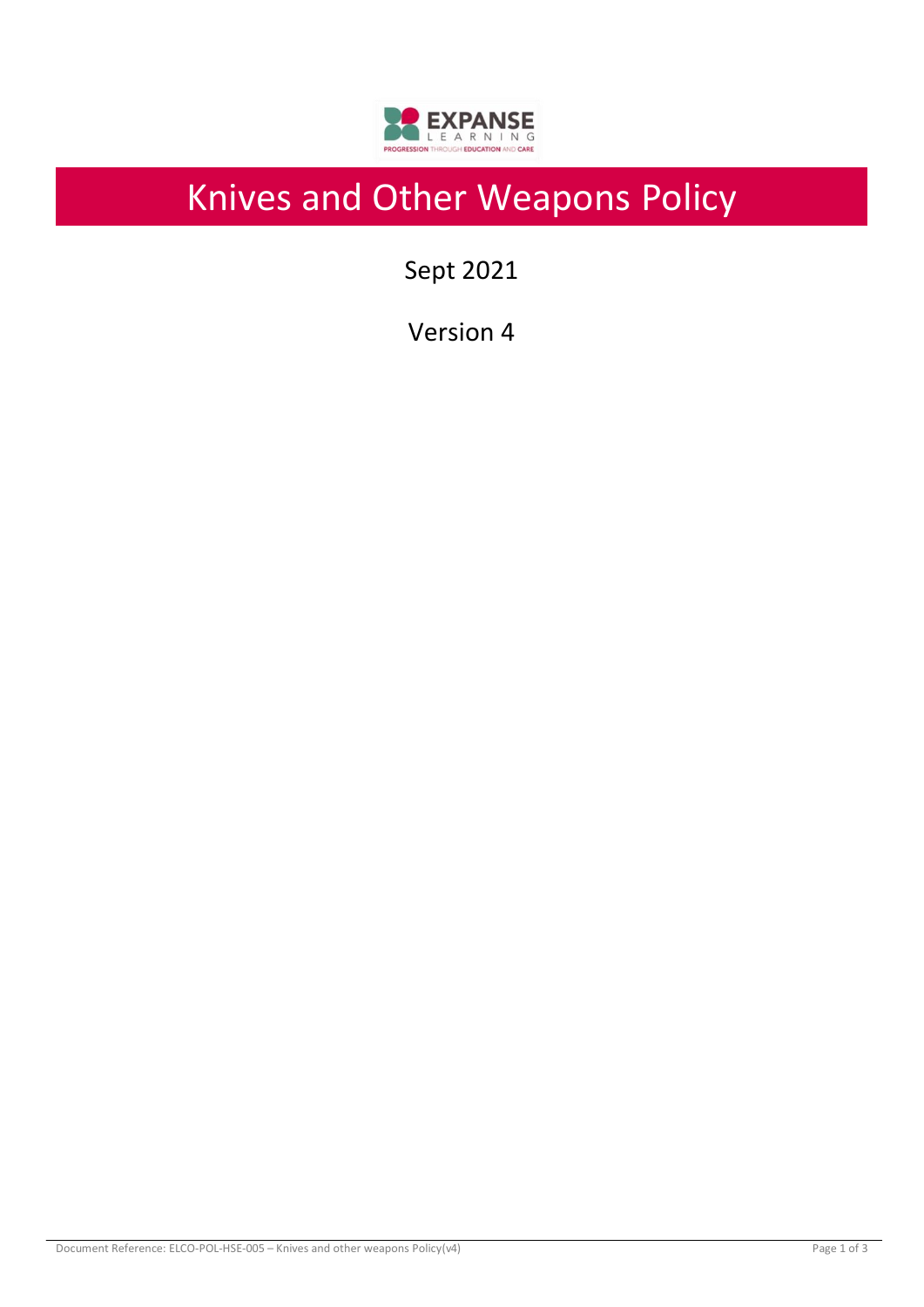# **1. Scope**

This policy applies to all staff at Expanse Learning College (Hereafter referred to as the College).

# **2. Objectives**

To inform employees of the process that must be followed in the event of a knife or other weapon being brought onto college premises. When a young person decides to take a knife or other offensive weapon into a college, it is serious with a potentially fatal consequence.

A police officer *MUST* attend the college and investigate every case of weapons possession by a student.

Colleges cannot be left to deal with possession of a weapon themselves. It is critical that the reasons for possession by students are fully understood to enable proportionate early intervention to take place to reduce the likelihood of repeat possession. This document has been created for guidance, support and to advance the knowledge of college leaders around the powers and law when dealing with offensive weapons.

### **3. Core Principles**

As students develop into maturity they naturally experiment with their behaviour and test boundaries. They have less capacity they will have for restraining themselves, resisting temptation or resisting peer pressure. None of these excuse poor or criminal behaviour. It actually increases the need to intervene as early as possible, to show that actions have consequences, and that harm is being caused. Police and partner intervention should assist in one or more of the following ways:

- o Confront students with the consequences of offending
- o Help young people to develop a sense of personal responsibility
- o Manage risk to students within the community
- o Reinforce the serious nature of weapon-related crime
- o Strengthen factors that reduce the risk of re-offending
- o Encourage reparation
- o Encourage the restoration of relationships of trust
- o Define, agree and reinforce the responsibilities of parents / carers.

#### **4. Recordable Offences for weapons being carried in college are:**

- o Possession of an offensive weapon on college premises
- o Possession of a bladed/sharply pointed article on college premises
- o Threaten a person with an offensive weapon on college premises
- $\circ$  Threaten a person with a blade/sharply pointed article on college premises.

The principal aim of the youth justice system is to prevent and reduce offending by young people. The more time and effort invested in dealing with offending behaviour at an early stage will better serve the local community over the longer term.

#### **5. Incident Reporting**

Where an immediate police response to an incident at the college is required, dial 999. For example: a student has been detained in possession of a knife on college premises and poses, or is likely to pose, a risk of:

- 1. Danger to life
- 2. Use or immediate threat of use, of violence
- 3. Serious injury to a person
- 4. Serious damage to property.

When there isn't such an immediate risk, colleges should report incidents to the police non-emergency number by dialling 101. For example, a student has been searched and found to be in possession of a knife/bladed instrument which has been seized, and the student does not pose any further risk as detailed above. When reporting incidents of weapons possession to 101, colleges should always request and record the incident log reference number. This will facilitate further contact in relation to the incident.

Due to the serious nature of weapons possession and potential consequences, contact should be prompt in order that future risk is managed, and behaviour confronted.